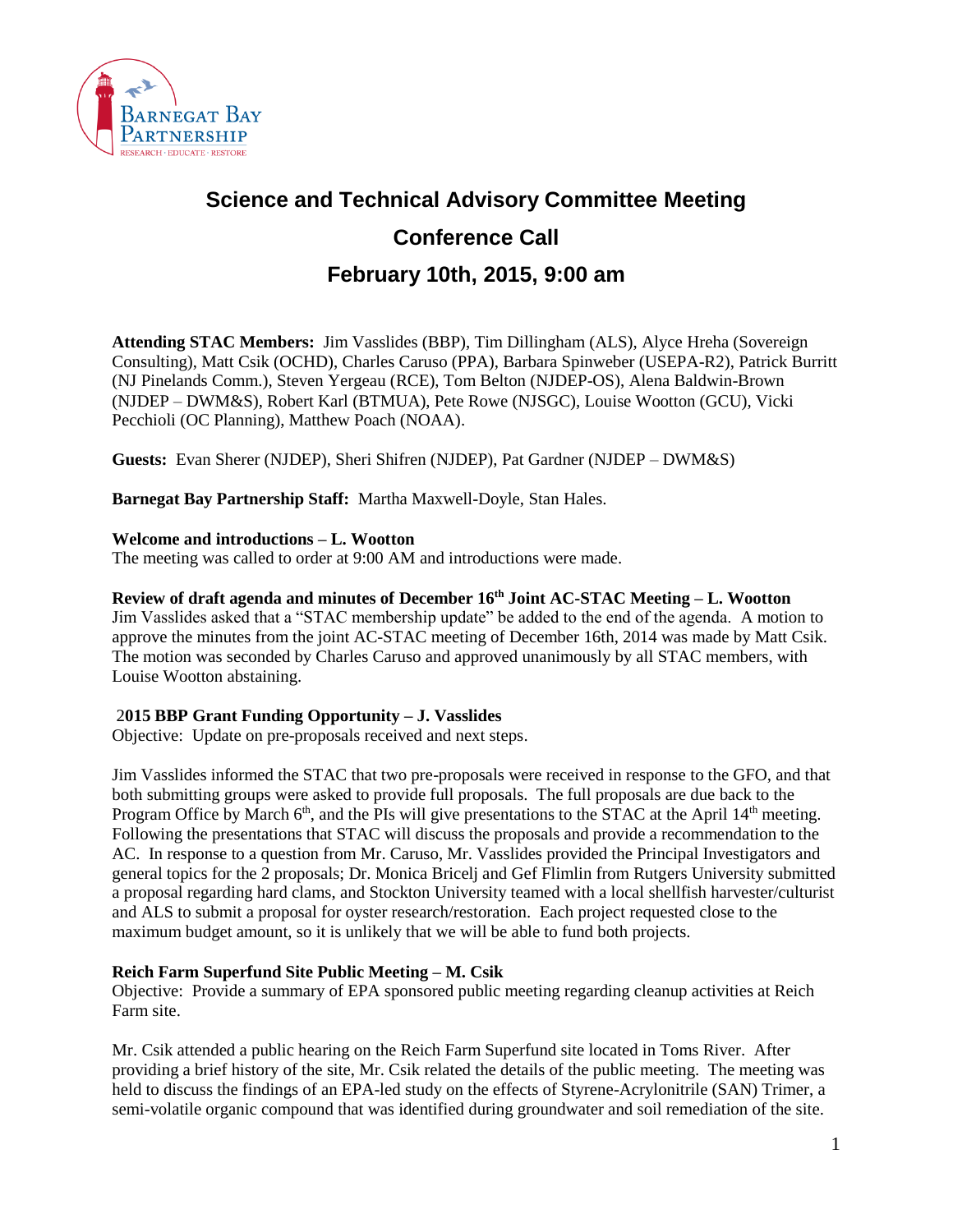The EPA had set remediation standards for groundwater treatment (non-detect) and soil remediation, but the effects of SAN-Trimer were previously not well documented. The recent study's final report concluded that there was not enough evidence to suggest that SAN Trimer led to neuroblastoma in laboratory rats. This lead to revised standards for the site cleanup; 60 parts per billion (PPB) in groundwater. The site will still have to meet the Residential Site Cleanup Criteria (RSCC) prior to any development.

Mr. Csik indicated that there were 3 main concerns from the public at the meeting:

- 1. The SAN trimer used in the EPA study were obtained from the responsible party and not a third party.
- 2. The studies were conducted with SAN Trimer only, and did not take into account how the compound may have interacted and changed due to contact with the native soil or other compounds released at the site.
- 3. The wording related to the effects of SAN Trimer were changed between the draft report and the final report, indicating that there is no link between the compound and childhood cancer.

## **Spring Science Symposium – C. Caruso**

#### Objective: Update on symposium planning

Mr. Caruso provided the STAC with an update on the symposium planning. After their first meeting on January  $23<sup>rd</sup>$  the planning group is envisioning a one-day symposium to be held at OCC on May  $27<sup>th</sup>$  or 28th. The morning session theme will focus on a changing environment and is expected to be of interest to a broad audience, including local and regional politicians, managers, and scientists. The afternoon session will focus on science and research conducted within Barnegat Bay over the last few years, with understanding resilience in the natural environment as one possible theme.

Mr. Dillingham recommended that the planning group try to include a discussion on what management activities are occurring, or are not occurring but should be, based on the information now available. Mr. Caruso agreed that would be an interesting topic, but there was concern that there may not be sufficient time to be able to devote to that in what is potentially a full schedule of talks.

#### **BBP Science Prospectus Update – J. Vasslides**

Objective: Inform members of an upcoming update to the BBP Science Prospectus

Mr. Vasslides explained the history behind the 2010 BBP Science Prospectus and explained the Program Office's interest in updating the document given the amount of research undertaken by the DEP, BBP, and other partners. The Program Office will review the existing document and send a mark-up around to the STAC indicating which activities appear to have been completed. At that time members of the STAC will be invited to submit a list of research needs to the Program Office, where it will be compiled into a single document and redistributed for comment. No timeframe was set for the process, though Mr. Vasslides suggested it would start towards late spring/early summer to be completed during this calendar year.

#### **BB Wetlands Monitoring and Assessment Update – M. Maxwell-Doyle**

Objective: Inform members of ongoing MACWA activities

Ms. Maxwell-Doyle reported on BBP's ongoing wetlands monitoring and assessment work as part of the Mid Atlantic Coastal Wetlands Assessment (MACWA). 2015 will mark the 5<sup>th</sup> year of wetland monitoring activities for BBP as we continue our Site Specific Intensive Monitoring at our locations at West Creek, Island Beach State Park and Reedy Creek; refinement of the Mid-TRAM and Marsh Futures assessment activities. Currently, BBP has funding to support work in 2015 and is seeking funding support for 2016 and the future.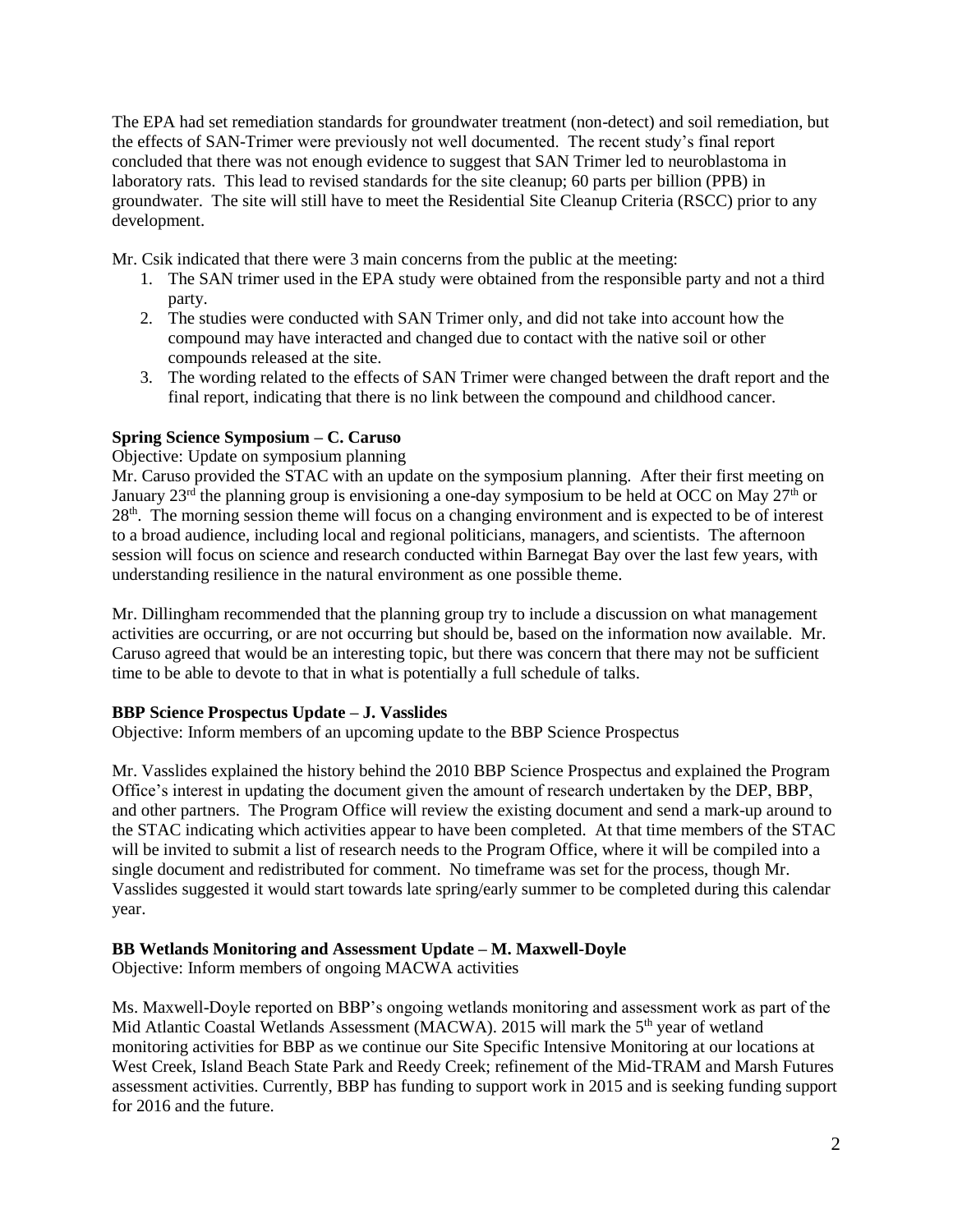Ms. Maxwell-Doyle also reported that BBP was in the development of a "Citizen Science" shoreline assessment program called **Paddle for the Edge**. BBP will recruit a team of volunteer paddlers (kayaks, canoes, paddle boarders, etc.) who will utilize an interactive online survey that will guide them thru a series of observations regarding processes effecting the shoreline e.g. water quality, erosion and accretion, built structures, plant and animal composition and recreational use. The survey can be completed on a smart phone through the use of the Collector app developed by ESRI. (Paper version will also be available but we are encouraging participants to use their smart phones and will be providing them with smart phone dry bags.) Also by using the ESRI's Collector app lat/long is immediately captured and photos can be directly uploaded for the survey site. The ESRI Collector is a GIS subscription based password protected service which BBP has purchased. The data collected will be QA/QC'd and analyzed by BBP with an eye towards being able to use this assessment to better inform future resource management decisions. Participants will be required to sign-up with BBP and will also need to attend one of two training sessions we will be hosting. Once we have established our trained volunteer group and based on their geographic location and preference, we will assign them a section of shoreline to survey. The Paddle for the Edge event will take place from June  $20<sup>th</sup> -$  June  $27<sup>th</sup>$ .

#### **CCMP Vulnerability Assessment: S Hales**

Objective: Make partners aware of EPA guidance regarding required CCMP updates.

In accordance with new guidance from EPA HQ, the BBP and all other NEPs are required to update their CCMP/SP. As perspective, everyone should be aware that some NEPs have never updated these documents, whereas the BBP has already generated two updates to our CCMP in the form of 5-year Strategic Plans (2008-2012 and 2012-2016). The goal of this is to make certain the BBP's priority goals, objectives, and activities are considered with regard to our changing world, specifically climate change and sea level rise.

EPA is giving us a lot of latitude in this effort, but does require that we develop a schedule for revising our planning document by fall, 2015. In addition, EPA requires that we do a vulnerability assessment of all BBP priority activities identified in our current planning document. EPA CMB HQ has developed a workbook to assist with this process, and will be providing some training regarding the use of the workbook at the upcoming NEP annual meeting in Washington DC.

#### **STAC Membership Updates – J. Vasslides**

Objective: Inform STAC of changes to membership and leadership

Mr. Vasslides took this opportunity to let the STAC know that Mr. Jeff Reading, the NJDEP alternate representative to the STAC, retired from the Department at the end of 2014, and that Ms. Alena Baldwin-Brown was now serving as the DEP alternate representative. He also announce that Dr. Mike Kennish, the JCNERR alternate representative, stepped down from the STAC effective at the end of 2014. Mr. Vasslides then provided a brief background of Mr. Kennish's work with STAC that began with the Barnegat Bay Plan in 1988 and included editorship of the *Proceedings of the Barnegat Bay Ecosystem Workshop* in 1997 and the 2001 *Characterization Report* that was subsequently published as special issue of the Journal of Coastal Research. Mr. Vasslides thanked Dr. Kennish for his many years of service.

Mr. Vasslides also announced that Dr. Matt Poach, the STAC Vice-Chair, would assume the Chair of the STAC at the end of this meeting in accordance with the plan agreed to at the June 2014 meeting. The STAC thanked Dr. Louise Wootton for two and a half years of excellent leadership as STAC Chair. Mr. Vasslides then asked the members to begin thinking about potential candidates for the now vacant Vice